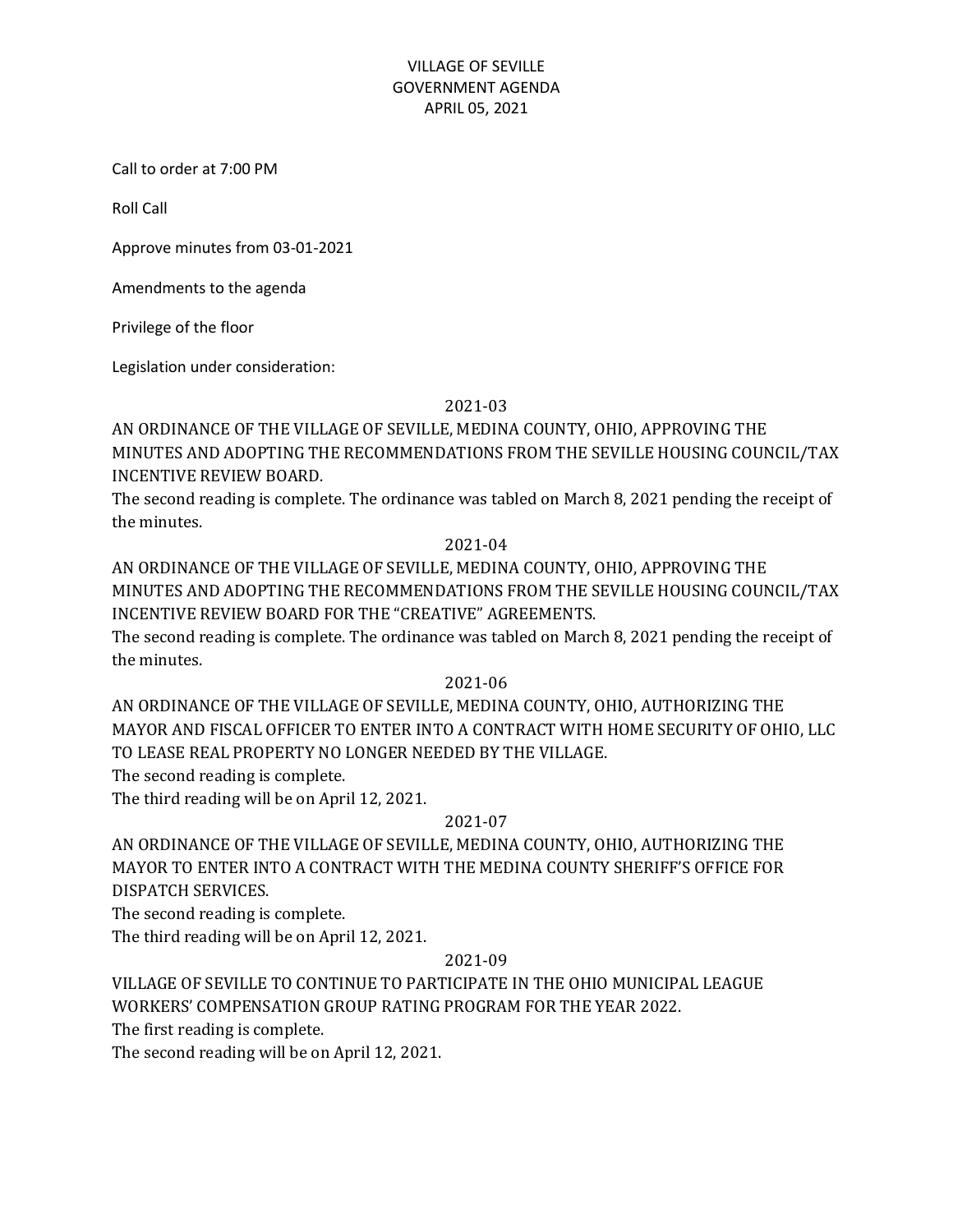## VILLAGE OF SEVILLE GOVERNMENT AGENDA APRIL 05, 2021 2021-11

## AN ORDINANCE OF THE VILLAGE OF SEVILLE, MEDINA COUNTY, OHIO TO CHANGE THE ZONING CLASSIFICATION ON PROPERTY WITHIN THE VILLAGE PPN \_\_\_\_\_\_\_\_\_\_\_\_ FROM LOCAL COMMERCIAL AND R-1 TO THE INDUSTRIAL DISTRICT.

The first reading is complete.

The second reading will be on April 12, 2021.

### 2021-12

AN ORDINANCE OF THE VILLAGE OF SEVILLE, MEDINA COUNTY, OHIO AMENDING THE SEVILLE VILLAGE ZONING CODE SECTIONS 606(B) AND 905 WITH REGARD TO SERVICING MOTOR VEHICLES GREATER THAN 1 ½ TON RATED CAPACITY.

The first reading is complete.

The second reading will be on April 12, 2021.

### 2021-14

AN ORDINANCE OF THE VILLAGE OF SEVILLE, MEDINA COUNTY, OHIO, AUTHORIZING THE CHIEF OF POLICE TO ENTER INTO A MEMORANDUM OF UNDERSTANDING WITH MEDINA COUNTY JOB AND FAMILY SERVICES, THE MEDINA COUNTY OFFICE OF OLDER ADULTS, THE MEDINA COUNTY PROSECUTOR'S OFFICE, THE SHERIFF OF MEDINA COUNTY, THE MEDINA COUNTY CORONER, AND OTHER MEDINA COUNTY TOWNSHIPS AND MUNICIPALITIES REGARDING ELDER ABUSE, NEGLECT AND EXPLOITATION.

The first reading will be on April 12, 2021.

## 2021-15

AN ORDINANCE OF THE VILLAGE OF SEVILLE, MEDINA COUNTY, OHIO, AUTHORIZING THE MAYOR AND THE FISCAL OFFICER TO ENTER INTO AN AGREEMENT WITH \_\_\_\_\_\_\_ FOR REPAIRS AND/OR CONSTRUCTION OF CERTAIN SIDEWALKS WITHIN THE VILLAGE. The first reading will be on April 12, 2021.

#### 2021-16

AN ORDINANCE OF THE VILLAGE OF SEVILLE, MEDINA COUNTY, OHIO, TO CHANGE THE ZONING CLASSIFICATION ON PROPERTY WITHIN THE VILLAGE PPN 012-21A-01-104 AND 012-21A-02-055 FROM HIGHWAY COMMERCIAL TO THE MIXED USE OVERLAY DISTRICT. The first reading will be on April 12, 2021.

Resolutions:

# RESOLUTION 2021-06

A RESOLUTION OF THE VILLAGE OF SEVILLE, MEDINA COUNTY, OHIO AUTHORIZING THE FISCAL OFFICER TO ADVERTISE FOR BIDS FOR SIDEWALK REPAIRS AND REPLACEMENT AND DECLARING AN EMERGENCY.

The first reading will be on April 12, 2021.

## RESOLUTION NO. 2021-07

A RESOLUTION OF THE VILLAGE OF SEVILLE, MEDINA COUNTY, OHIO DECLARING IT NECESSARY TO ASSESS PROPERTIES FOR THE CONSTRUCTION AND/OR REPAIR OF CERTAIN SIDEWALKS. The first reading will be on April 12, 2021.